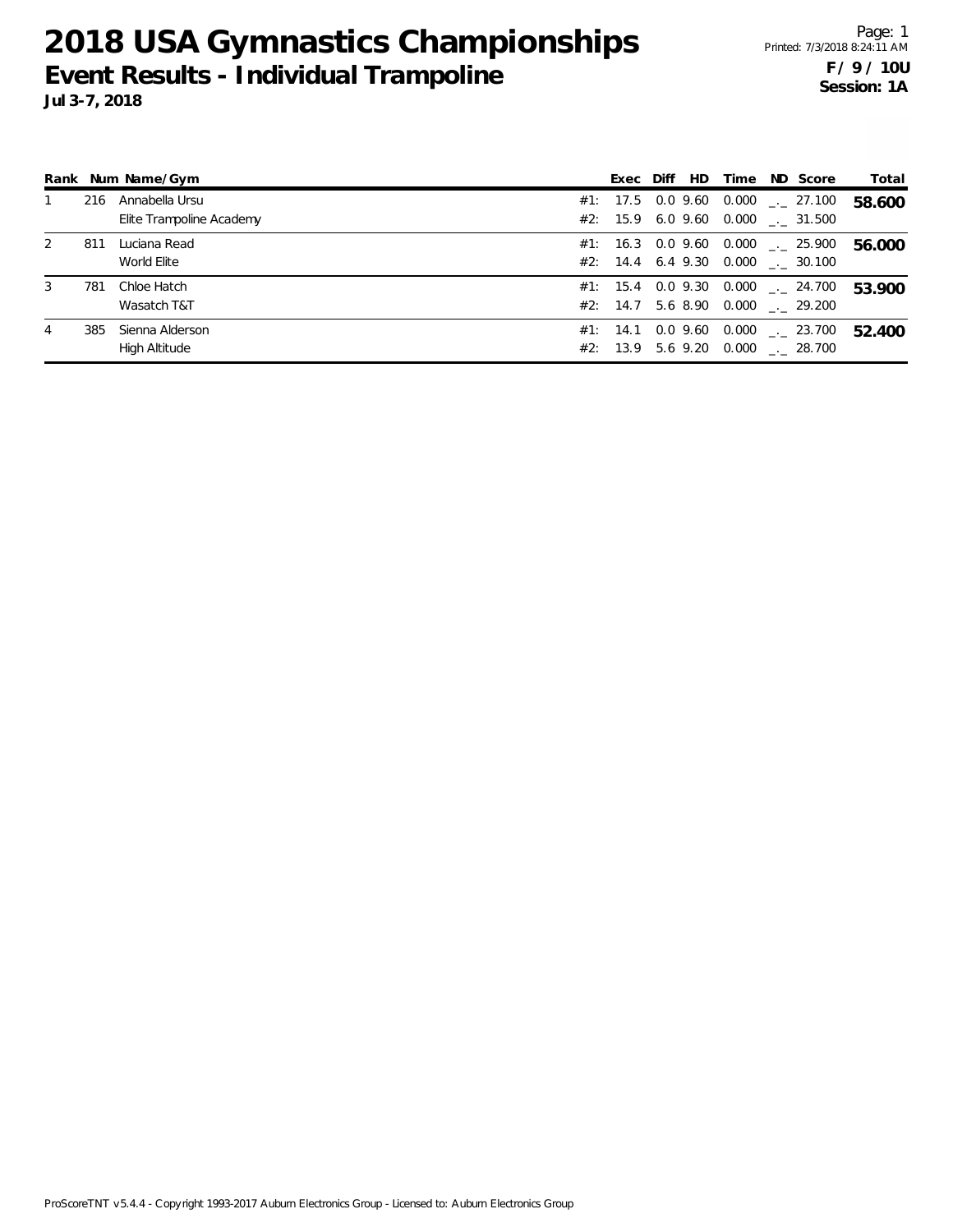|    |     | Rank Num Name/Gym        |     | Exec Diff         | HD | Time | ND Score                         | Total  |
|----|-----|--------------------------|-----|-------------------|----|------|----------------------------------|--------|
| 1  | 210 | Alexander Rozenshteyn    |     | #1: 18.2 0.0 9.30 |    |      | $0.000$ $_{\leftarrow}$ 27.500   | 60.000 |
|    |     | Elite Trampoline Academy |     | #2: 16.3 6.9 9.30 |    |      | $0.000$ _._ 32.500               |        |
| 2  | 613 | Jaden Gausman            | #1: | 16.2 0.0 9.60     |    |      | $0.000$ $_{-.}$ 25.800           | 55.500 |
|    |     | So Cal TTC               |     |                   |    |      | #2: 13.9 6.6 9.20 0.000 . 29.700 |        |
| 3  | 304 | <b>Austin Center</b>     |     | #1: 15.1 0.0 9.10 |    |      | $0.000$ $_{-.}$ 24.200           | 54.900 |
|    |     | Giquere Gymnastics Inc.  |     |                   |    |      | #2: 14.8 6.5 9.40 0.000 . 30.700 |        |
| 4  | 476 | Aiden Shackleton         |     | #1: 15.4 0.0 9.50 |    |      | $0.000$ $_{-.}$ 24.900           | 53.800 |
|    |     | Midwest Training         |     |                   |    |      | #2: 12.5 6.8 9.60 0.000 . 28.900 |        |
| 5. | 387 | <b>Preston Dukes</b>     |     | #1: 13.9 0.0 9.50 |    |      | $0.000$ $_{-.00}$ 23.400         | 52.800 |
|    |     | High Altitude            | #2: |                   |    |      | 14.3 6.5 8.60 0.000 . 29.400     |        |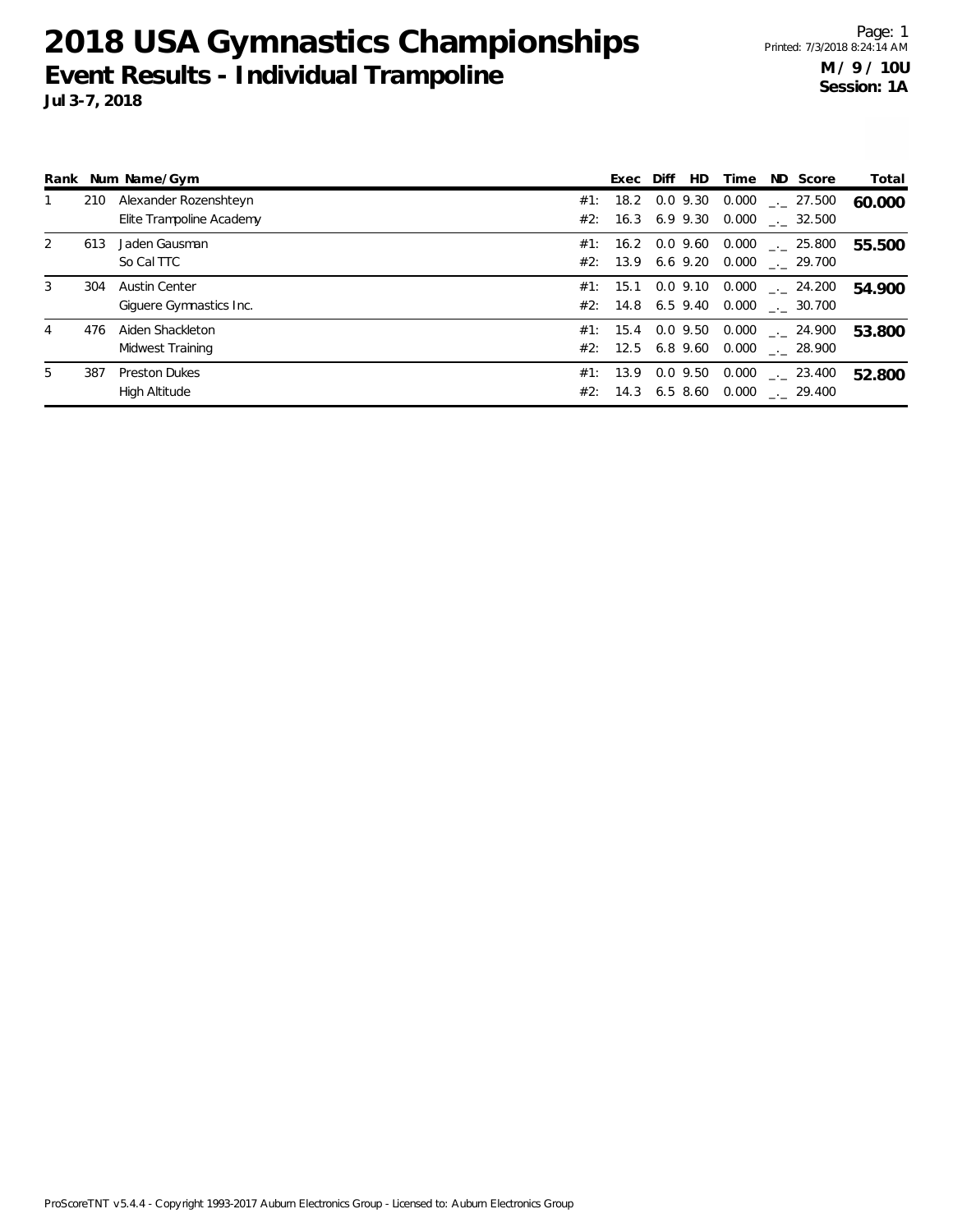|     |     | Rank Num Name/Gym                                         |            | Exec         | Diff | HD                       | Time                         | ND Score                                     | Total  |
|-----|-----|-----------------------------------------------------------|------------|--------------|------|--------------------------|------------------------------|----------------------------------------------|--------|
| 1   | 536 | Kaitlyn Sima<br>Oklahoma Extreme Tumbling                 | #1:<br>#2: | 17.3<br>15.8 |      | $0.0$ 9.80<br>7.1 9.90   | 0.000<br>0.000               | $\frac{1}{2}$ 27.100<br>$\frac{1}{2}$ 32.800 | 59.900 |
| 2   | 730 | Katerina Vapnik<br>Tornado Sport Club                     | #1:<br>#2: | 17.1<br>15.6 |      | $0.0$ 9.60<br>7.1 9.30   | 0.000<br>0.000               | $-26.700$<br>$-2.000$                        | 58.700 |
| 3   | 14  | Riana Garcia<br>3T1                                       | #1:<br>#2: | 17.7<br>15.5 |      | $0.0$ 9.60<br>$6.1$ 9.40 | 0.000<br>0.000               | $-27.300$<br>$-2.31.000$                     | 58.300 |
| 4   | 480 | Emalea Hicks<br>Millers Gymnastics Academy                | #1:<br>#2: | 16.9<br>15.1 |      | $0.0$ 9.70<br>7.1 9.20   | 0.000<br>0.000               | $-26.600$<br>$-2$ 31.400                     | 58.000 |
| 5   | 442 | Samantha Breckenridge<br>Kris Power Tumbling              | #1:<br>#2: | 15.7<br>14.9 |      | $0.0$ 9.80<br>7.1 9.90   | 0.000<br>0.000               | $\frac{1}{2}$ 25.500<br>$-2$ 31.900          | 57.400 |
| 6   | 624 | Sienna Jibben<br>Sonshine Gymnastics                      | #1:<br>#2: | 16.6<br>15.2 |      | $0.0$ 9.40<br>7.1 8.90   | 0.000<br>0.000               | $-26.000$<br>$\frac{1}{2}$ 31.200            | 57.200 |
| 7   | 788 | Juliette Landi<br>World Champions Centre                  | #1:<br>#2: | 16.8<br>15.2 |      | $0.0$ 9.40<br>$6.3$ 9.20 | 0.000<br>0.000               | $\frac{1}{2}$ 26.200<br>$\frac{1}{2}$ 30.700 | 56.900 |
| 8   | 745 | Lila Lewis<br>Twist and Shout                             | #1:<br>#2: | 16.1<br>15.3 |      | $0.0$ 9.30<br>7.1 9.00   | 0.000<br>0.000               | $-25.400$<br>$-2$ 31.400                     | 56.800 |
| 9   | 384 | Sage Goldman<br>Houston Gymnastics Center of the JCC      | #1:<br>#2: | 16.5<br>15.3 |      | $0.0$ 9.20<br>$6.4$ 9.20 | 0.000<br>0.000               | $-25.700$<br>$\frac{1}{2}$ 30.900            | 56.600 |
| 10  | 538 | Joslyn Stidman<br>Oklahoma Extreme Tumbling               | #1:<br>#2: | 16.7<br>13.0 |      | $0.0$ 9.30<br>7.1 9.60   | 0.000<br>0.000               | $\frac{1}{2}$ 26.000<br>$-29.700$            | 55.700 |
| 11  | 643 | Abbigail Young<br>St. Louis Elite Trampoline and Tumbling | #1:<br>#2: | 15.9<br>14.3 |      | $0.0$ 9.60<br>6.8 9.00   | 0.000<br>0.000               | $-25.500$<br>$-2$ 30.100                     | 55.600 |
| 12  | 543 | Maxine Touisithiphonexay<br>Park Avenue Gymnastics        | #1:<br>#2: | 15.2<br>15.0 |      | $0.0$ 9.20<br>$6.4$ 8.90 | 0.000<br>0.000               | $-24.400$<br>$\frac{1}{2}$ 30.300            | 54.700 |
| 13T | 26  | Madelyn Caswell<br>Air Extreme                            | #1:<br>#2: | 15.7<br>14.6 |      | $0.0$ 9.40<br>6.08.90    | 0.000<br>0.000               | $\frac{1}{2}$ 25.100<br>$-29.500$            | 54.600 |
| 14T | 12  | Clara Carpenter<br>3T1                                    | #1:<br>#2: | 16.1<br>13.3 |      | $0.0$ 9.20<br>6.5 9.50   | 0.000<br>0.000               | $\frac{1}{2}$ 25.300<br>$-29.300$            | 54.600 |
| 15  | 133 | Jade Owens<br>Dulles Gymnastics Academy                   | #1:<br>#2: | 15.3<br>14.6 |      | $0.0$ 9.70<br>4.7 9.30   | 0.000<br>0.000               | $\frac{1}{2}$ 25.000<br>$-28.600$            | 53.600 |
| 16  | 54  | Emma Hunyadi<br>Airborne Gymnastics and Dance             | #1:<br>#2: | 14.3         |      | $0.0$ 9.80               | 0.000<br>13.6 6.3 9.50 0.000 | $-24.100$<br>$-29.400$                       | 53.500 |
| 17  | 458 | Savanah Dickerson<br>Legacy Training Center               | #1:<br>#2: | 14.3<br>13.7 |      | 0.08.80<br>$6.9$ $9.20$  | 0.000<br>0.000               | $-23.100$<br>$-29.800$                       | 52.900 |
| 18  | 239 | Vittoria Gibson<br><b>Flip Force Gymnastics</b>           | #1:<br>#2: | 14.7<br>14.3 |      | $0.0$ 9.30<br>5.6 8.90   | 0.000<br>0.000               | $-24.000$<br>$-.28.800$                      | 52.800 |
| 19  | 196 | Ava Fernandez<br>Elite Trampoline Academy                 | #1:<br>#2: | 14.9<br>13.3 |      | $0.0$ 9.10<br>5.6 9.50   | 0.000<br>0.000               | $-24.000$<br>$-28.400$                       | 52.400 |
| 20  | 467 | Secret Carroll<br>Maximum Athletic Center                 | #1:<br>#2: | 14.3<br>11.1 |      | $0.0$ 9.70<br>7.0 9.50   | 0.000<br>0.000               | $\frac{1}{2}$ 24.000<br>$\frac{1}{2}$ 27.600 | 51.600 |
| 21  | 333 | Kate Moody<br><b>Gymnast Factory</b>                      | #1:<br>#2: | 15.6<br>9.6  |      | $0.0$ 9.40<br>5.0 6.30   | 0.000<br>0.000               | $-25.000$<br>$-20.900$                       | 45.900 |
| 22  | 697 | Emma Cox<br>The Flip Shop                                 | #1:<br>#2: | 15.8<br>4.4  |      | $0.0$ 9.20<br>1.9 2.70   | 0.000<br>0.000               | $-25.000$<br>9.000<br>$-1$                   | 34.000 |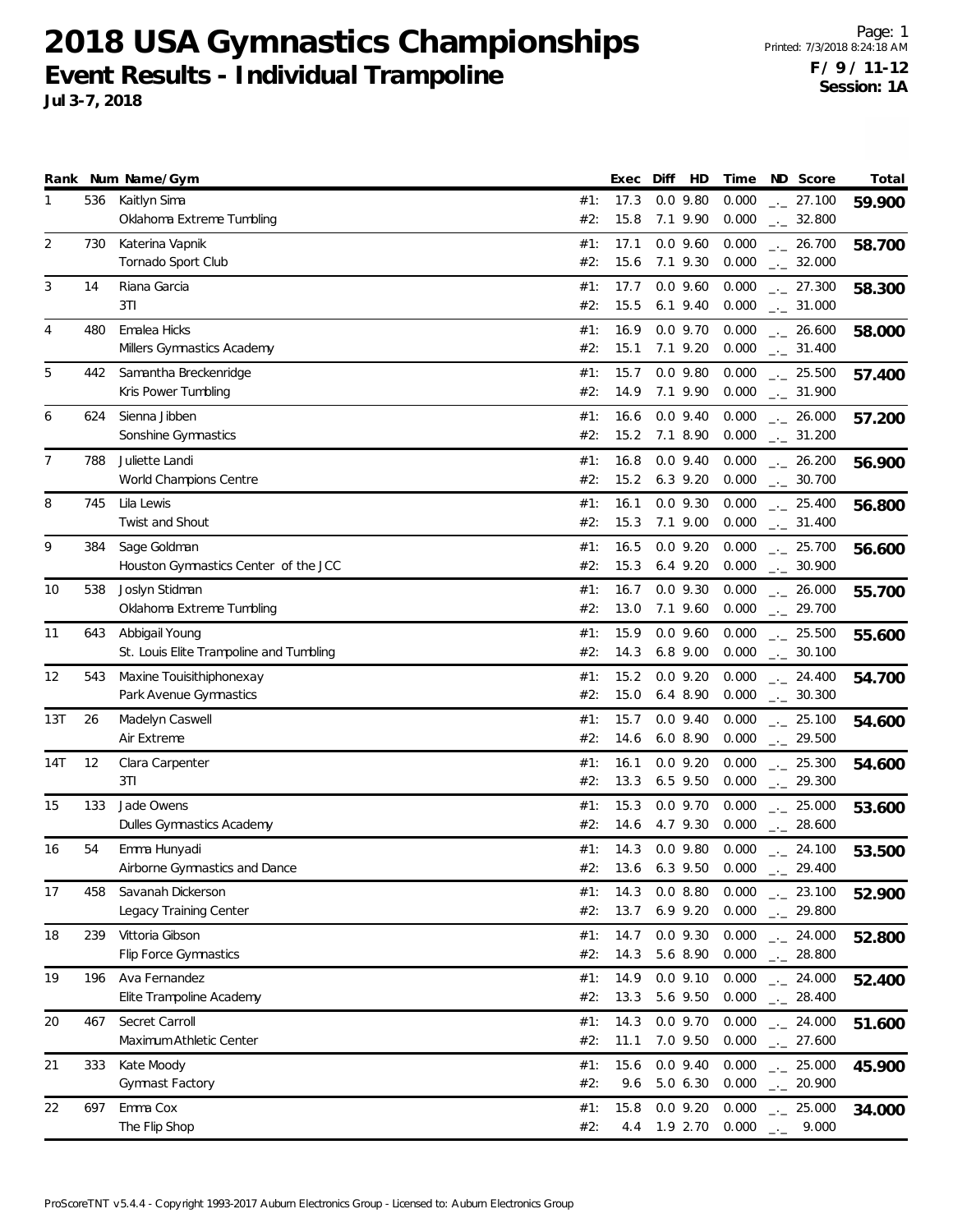Xtreme Gymnastics and Trampoline

Airborne Gymnastics and Dance

TAG USA Gymnastics

Dynamite Gymnastics

Dynamite Gymnastics

T&T Express

World Elite

Gypsy Flyers

Fairland Gymnastics

Dulles Gymnastics Academy

Page: 1 Printed: 7/4/2018 3:06 PM **M / 9 / 11-12 Session: 1A**

\_.\_ **58.200**

\_.\_ **57.600**

\_.\_ **57.100**

\_.\_ **56.700**

\_.\_ **56.600**

 $\frac{1}{2}$  26.000 56.600 26.000

\_.\_ **54.800**

 $\frac{1}{2}$  24.800 54.500

-2.0 **52.200** 22.100

 $\frac{1}{2}$  2.400 2.400

2.400

27.200

26.400

25.800

24.800

25.500

25.500

24.800

0.000

0.000

0.000

0.000

0.000

0.000

0.000

0.000

0.000

 $15.5$  6.5 9.00 0.000  $\ldots$ 

0.0 9.80

0.0 9.30

0.0 9.10

0.0 9.60

9.30

0.0 9.40

0.0 9.60

0.0 9.60

 $0.0 1.00$ 

#1: 17.5 0.0 9.70

#1: 16.4 0.0 9.60

#2: 15.5 6.5 9.00 0.000  $\frac{1}{2}$  31.000

#2: 16.0 5.5 9.70 0.000 \_\_\_ 31.200

#2: 15.2 7.1 9.00 0.000 \_\_\_ 31.300

#2: 15.3 7.1 9.50 0.000 \_\_\_ 31.900

#2: 15.8 5.9 9.40 0.000 \_\_\_ 31.100

#2: 15.1 6.4 9.30 0.000 -0.2 30.600

#2: 12.8 7.1 9.40 0.000 <sub>--</sub> 29.300

#2: 12.7 7.1 9.90 0.000 <sub>\_</sub>.\_ 29.700

#2: 14.1 7.1 8.90 0.000 \_.\_ 30.100

 $#2: 0.0 0.0 0.00 0.000 ... 0.000$ 

|   | Jul 4-5, 2018 |                    |                                                  |          |        |
|---|---------------|--------------------|--------------------------------------------------|----------|--------|
|   |               | Rank Num Name/Gym  | Exec Diff<br>Time<br>HD.                         | ND Score | Total  |
|   | 729           | Samuel Sheyman     | #1: 18.1 0.0 9.50 0.000 $\frac{1}{2}$ 27.600     |          | 60.400 |
|   |               | Tornado Sport Club | #2: 15.9 7.1 9.80 0.000 . 32.800                 |          |        |
| 2 | 726           | Nicholas Kosarikov | #1: 17.0 0.0 9.50 0.000 $\frac{1}{2}$ 26.500     |          | 58.800 |
|   |               | Tornado Sport Club | $0.000$ $_{\sim}$ 32.300<br>7.1 9.10<br>#2: 16.1 |          |        |

3 830 Aiden Roos 0.000

4 666 Jaxon Curnow 2008 12: 20:30 12:30 12:30 12:30 12:30 12:30 12:30 12:30 12:30 12:30 12:30 12:30 12:30 12:30 12:30 12:30 12:30 12:30 12:30 12:30 12:30 12:30 12:30 12:30 12:30 12:30 12:30 12:30 12:30 12:30 12:30 12:30 12

5 56 Quinn Martin 0.000

6 147 Kai Lawson 2000 147 Kai Lawson 2000 147 Kai Lawson 2000 147 Kai Lawson 2000 147 Kai Lawson 2000 147 Kai Lawson 2000 147 Kai Lawson 2000 147 Kai Lawson 2000 147 Kai Lawson 2000 147 Kai Lawson 2000 147 Kai Lawson 2000

7T 129 Ethan He-Miller 0.000

8T 653 Cade Cina 0.000

9 150 Samuel Pikofsky-Christiansen 2000 1990 1991 1991 1992 1993 1994 1: 16.1 0.0 9.40 0.000

10 807 Hudson Huggins 0.000

12 229 Jason Parks **12 229 Jason Parks 12 229 Jason Parks 12** 229 Jason Parks 2000 1.000 1.000 1.000 1.000 1.000 1.000 1.000 1.000 1.000 1.000 1.000 1.000 1.000 1.000 1.000 1.000 1.000 1.000 1.000 1.000 1.000 1.000 1.000 1

11 352 Charles Medlock 0.000

|  | ProScoreTNT v 5.4.4 - Copyright 1993-2017 Auburn Electronics Group - Licensed to: Auburn Electronics Group |  |
|--|------------------------------------------------------------------------------------------------------------|--|
|  |                                                                                                            |  |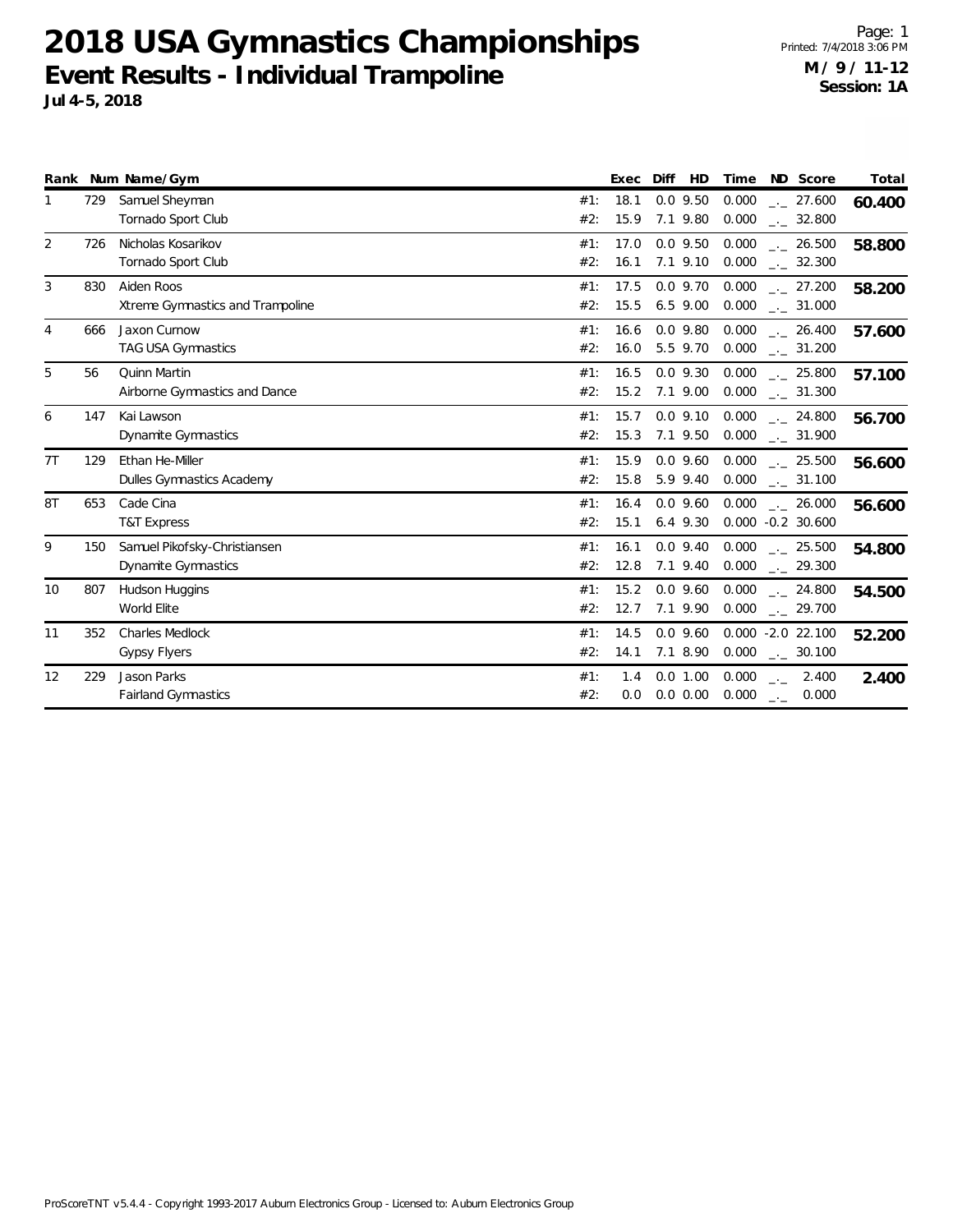Page: 1 Printed: 7/3/2018 1:03:28 PM **F / 9 / 13-14 Session: 2A**

|     |     | Rank Num Name/Gym                                  |            | Exec         | Diff<br>HD                 | Time           | ND Score                            | Total  |
|-----|-----|----------------------------------------------------|------------|--------------|----------------------------|----------------|-------------------------------------|--------|
| 1   | 530 | <b>Ellison Fisher</b><br>Oklahoma Extreme Tumbling | #1:<br>#2: | 16.6<br>15.0 | $0.0$ 9.50<br>7.2 9.10     | 0.000<br>0.000 | $\frac{1}{2}$ 26.100<br>$-2$ 31.300 | 57.400 |
| 2T  | 636 | Avery Kroeker                                      | #1:        | 16.7         | $0.0$ 9.20                 | 0.000          | 0.0 25.900                          |        |
|     |     | <b>Stars Gymnastics</b>                            | #2:        | 15.8         | 5.6 9.50                   | 0.000          | $0.0$ 30.900                        | 56.800 |
| 3T  | 826 | Jenna Fetters                                      | #1:        | 16.7         | $0.0$ 9.50                 | 0.000          | 0.026.200                           | 56.800 |
|     |     | Xtreme Gymnastics and Trampoline                   | #2:        | 15.2         | 6.5 8.90                   | 0.000          | $0.0$ 30.600                        |        |
| 4T  | 547 | Hailey DeGuelle                                    | #1:        | 16.5         | $0.0$ 9.50                 | 0.000          | $0.0$ 26.000                        | 56.700 |
|     |     | Powerhouse TNT Gymnastics                          | #2:        | 14.3         | 7.1 9.30                   | 0.000          | $0.0$ 30.700                        |        |
| 5T  | 70  | Cadence McKinney                                   | #1:        | 15.8         | $0.0$ $9.80$               | 0.000          | $0.0$ 25.600                        | 56.700 |
|     |     | All American Gymnastics                            | #2:        | 14.6         | 7.1 9.40                   | 0.000          | $0.0$ 31.100                        |        |
| 6   | 466 | Megan Miori                                        | #1:        | 15.5         | $0.0$ 9.70                 | 0.000          | 0.025.200                           | 55.500 |
|     |     | Manning Gymnastics Centerplex                      | #2:        | 14.4         | 6.3 9.60                   | 0.000          | $0.0$ 30.300                        |        |
| 7T  | 156 | Gracie Cain<br>Eagle Gymnastics Academy            | #1:<br>#2: | 15.9<br>14.8 | $0.0$ 8.40<br>7.1 8.90     | 0.000<br>0.000 | $0.0$ 24.300<br>$0.0$ 30.800        | 55.100 |
| 8T  | 463 | Emily Clifton                                      | #1:        | 16.2         | $0.0$ 9.40                 | 0.000          | $0.0$ 25.600                        |        |
|     |     | Manning Gymnastics Centerplex                      | #2:        | 13.5         | 6.3 9.70                   | 0.000          | 0.0 29.500                          | 55.100 |
| 9Τ  | 372 | Nikki Apa                                          | #1:        | 15.3         | $0.0$ 9.60                 | 0.000          | 0.0 24.900                          | 55.100 |
|     |     | Hawaii Trampoline & Tumbling                       | #2:        | 14.0         | 7.1 9.10                   | 0.000          | $-2$ 30.200                         |        |
| 10  | 48  | Grace Updike                                       | #1:        | 15.7         | $0.0$ $9.00$               | 0.000          | 0.0 24.700                          | 54.700 |
|     |     | Airborne Academy                                   | #2:        | 14.2         | 7.1 8.70                   | 0.000          | $0.0$ 30.000                        |        |
| 11  | 722 | <b>Esther Desyatnik</b>                            | #1:        | 15.5         | $0.0$ $9.00$               | 0.000          | $0.0$ 24.500                        | 54.200 |
|     |     | Tornado Sport Club                                 | #2:        | 14.9         | 5.6 9.20                   | 0.000          | 0.0 29.700                          |        |
| 12  | 577 | Joanne Banaszak                                    | #1:        | 14.9         | $0.0$ 9.40                 | 0.000          | $0.0$ 24.300                        | 53.900 |
|     |     | Scamps Gymnastics                                  | #2:        | 14.2         | $6.3$ 9.10                 | 0.000          | 0.029.600                           |        |
| 13T | 187 | Rachel Pizzolato                                   | #1:        | 15.2         | 0.08.70                    | 0.000          | 0.0 23.900                          | 53.500 |
|     |     | Elmwood Gymnastics                                 | #2:        | 14.2         | 7.1 8.30                   | 0.000          | $0.0$ 29.600                        |        |
| 14T | 635 | Carsyn Cormaney                                    | #1:        | 14.8         | $0.0$ $9.10$               | 0.000          | 0.0 23.900<br>$0.0$ 29.600          | 53.500 |
|     |     | <b>Stars Gymnastics</b>                            | #2:        | 14.5         | 5.8 9.30                   | 0.000          |                                     |        |
| 15  | 249 | Adesuwa Igbinigie<br>Flip Force Gymnastics LLC     | #1:<br>#2: | 15.5<br>12.9 | $0.0$ 9.50<br>$6.2$ $9.10$ | 0.000<br>0.000 | $0.0$ 25.000<br>$0.0$ 28.200        | 53.200 |
| 16  | 501 | Anna Katherine Spangler                            | #1:        | 14.1         | $0.0$ 9.60                 | 0.000          | 0.0 23.700                          |        |
|     |     | Merino Trampoline Gymnastics Academy               | #2:        | 14.2         | 5.7 9.20                   | 0.000          | 0.029.100                           | 52.800 |
| 17  | 332 | Katherine Charlton                                 | #1:        | 13.8         | $0.0$ 9.30                 | 0.000          | 0.023.100                           | 52.600 |
|     |     | <b>Gymnast Factory</b>                             | #2:        | 13.6         | 7.1 8.80                   | 0.000          | 0.0 29.500                          |        |
| 18  | 180 | Anastasia Katchalova                               | #1:        | 15.3         | 0.08.70                    | 0.000          | 0.0 24.000                          | 52.100 |
|     |     | Elite World Gymnastics                             | #2:        | 12.7         | 7.1 8.30                   | 0.000          | 0.028.100                           |        |
| 19  | 380 | Kanna Parker                                       | #1:        | 13.3         | $0.0$ 9.60                 | 0.000          | 0.0 22.900                          | 51.900 |
|     |     | Head Over Heels CA                                 | #2:        | 12.9         | 7.1 9.00                   | 0.000          | $0.0$ 29.000                        |        |
| 20  | 605 | Hana Sakaniwa                                      | #1:        | 15.5         | $0.0$ $9.00$               | 0.000          | 0.0 24.500                          | 50.400 |
|     |     | Silver Stars Gymnastics                            | #2:        | 11.4         | 6.5 8.00                   | 0.000          | 0.0 25.900                          |        |
| 21  | 386 | Melanee Cowley                                     | #1:        | 12.9         | 0.08.30                    | 0.000          | 0.0 21.200                          | 49.700 |
|     |     | High Altitude                                      | #2:        | 13.9         | $6.0$ $8.60$               | 0.000          | $0.0$ 28.500                        |        |
| 22  | 53  | Liesel Heitz                                       | #1:<br>#2: | 15.3<br>13.3 | 0.08.10                    | 0.000          | 0.0 23.400                          | 49.000 |
|     |     | Airborne Gymnastics and Dance                      |            |              | 4.5 7.80                   | 0.000          | 0.0 25.600                          |        |
| 23  | 554 | Lakin Cole<br>Premier Athletics Knoxville          | #1:<br>#2: | 15.4<br>2.7  | $0.0$ 9.20<br>1.6 1.70     | 0.000<br>0.000 | $0.0$ 24.600<br>0.0<br>6.000        | 30.600 |
|     |     |                                                    |            |              |                            |                |                                     |        |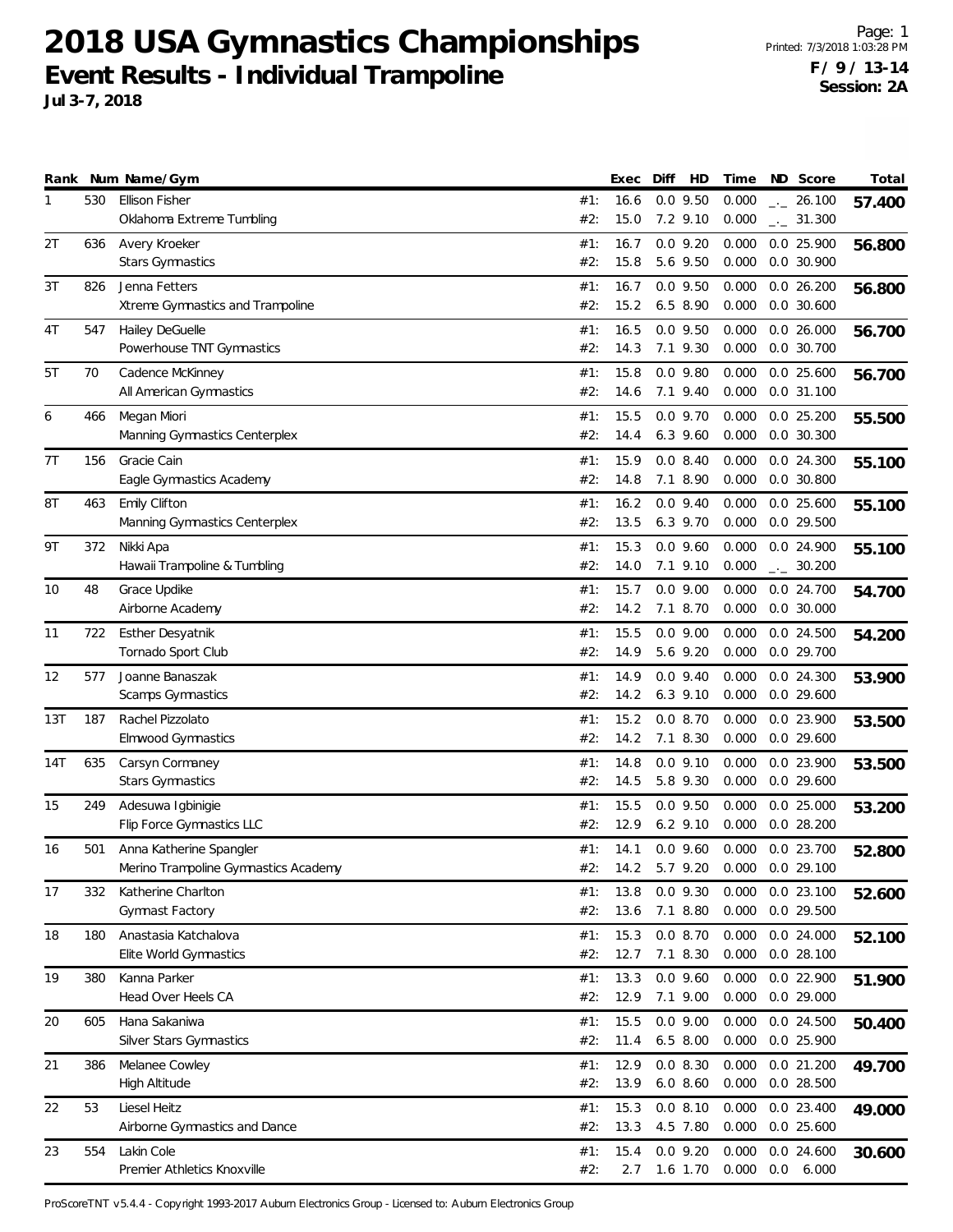|    | Rank Num Name/Gym                  |  |  |  | Exec Diff HD Time ND Score        | Total                                   |
|----|------------------------------------|--|--|--|-----------------------------------|-----------------------------------------|
| 24 | 568 Barbara Vornheder              |  |  |  |                                   | #1: 1.0 0.0 1.00 0.000 0.0 2.000 17.000 |
|    | Queen City Trampoline and Tumbling |  |  |  | #2: 7.1 3.7 4.20 0.000 0.0 15.000 |                                         |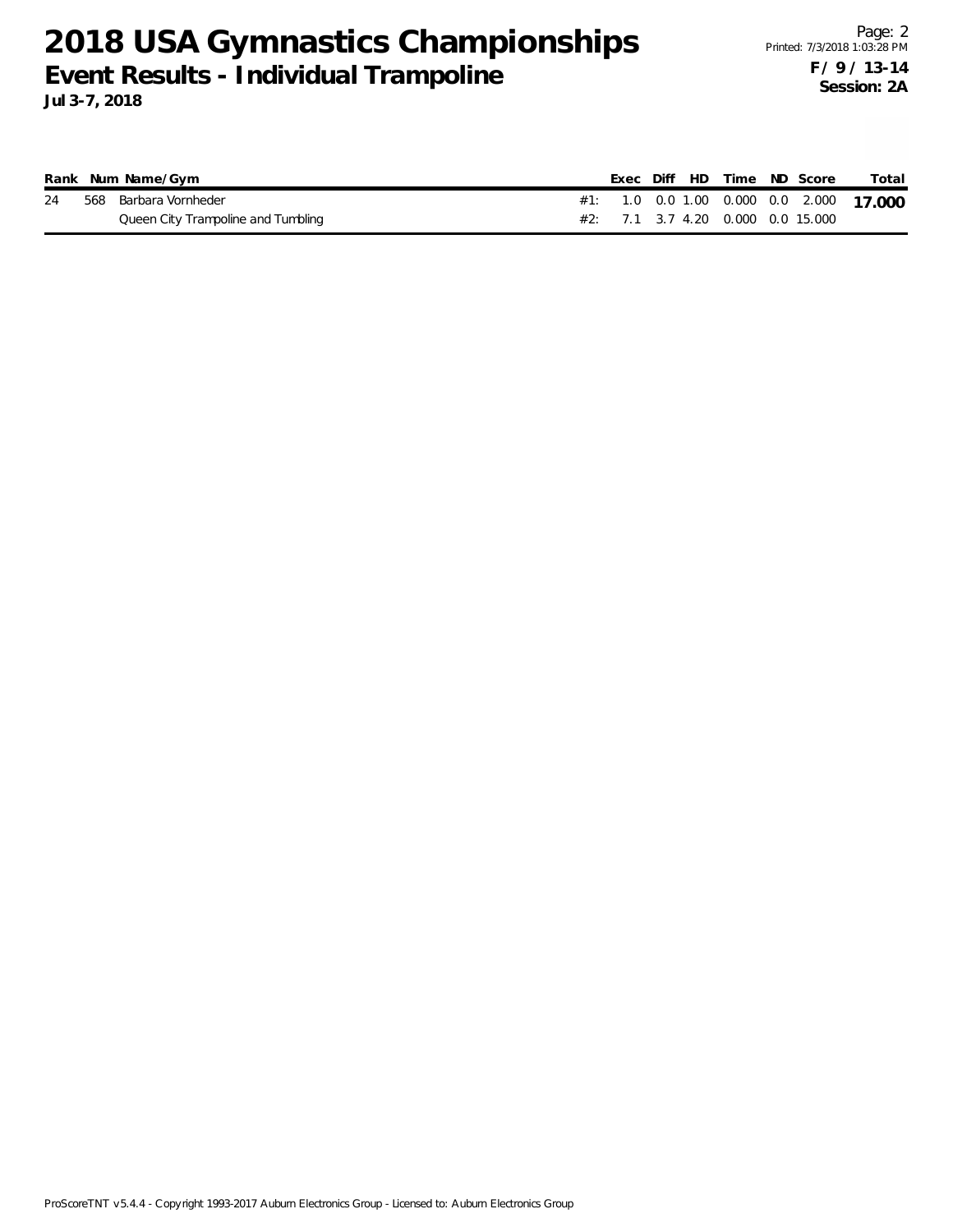|                |     | Rank Num Name/Gym                    |     | Exec | Diff | HD           | Time  |     | ND Score     | Total  |
|----------------|-----|--------------------------------------|-----|------|------|--------------|-------|-----|--------------|--------|
|                | 114 | Jonah Stratton                       | #1: | 16.0 |      | $0.0$ 9.60   | 0.000 |     | $0.0$ 25.600 | 56.600 |
|                |     | Cartwheels                           | #2: | 14.7 |      | $6.9$ $9.40$ | 0.000 |     | 0.0 31.000   |        |
| 2              | 258 | <b>Brian Rutter</b>                  | #1: | 15.8 |      | $0.0$ 9.10   | 0.000 |     | 0.0 24.900   | 56.400 |
|                |     | M-BC Flip Over                       | #2: | 15.0 |      | 7.1 9.40     | 0.000 |     | 0.0 31.500   |        |
| 3              | 790 | Adrian Tapia                         | #1: | 15.0 |      | $0.0$ 9.70   | 0.000 |     | 0.0 24.700   | 55.200 |
|                |     | World Champions Centre               | #2: | 14.3 |      | $7.1$ $9.10$ | 0.000 |     | $0.0$ 30.500 |        |
| 4              | 253 | Michael Beard                        | #1: | 16.7 |      | $0.0$ 9.70   | 0.000 |     | $0.0$ 26.400 | 55.000 |
|                |     | M-BC Flip Over                       | #2: | 13.6 |      | $6.5$ 8.50   | 0.000 |     | $0.0$ 28.600 |        |
| 5              | 85  | Grayson Smith                        | #1: | 15.7 |      | $0.0$ 9.10   | 0.000 |     | 0.0 24.800   | 54.800 |
|                |     | Amplify Gymnastics                   | #2: | 14.5 |      | 7.1 8.40     | 0.000 |     | $0.0$ 30.000 |        |
| 6              | 377 | Kanoa Kossa-Rienzi                   | #1: | 14.1 |      | 0.08.90      | 0.000 |     | 0.0 23.000   | 54.600 |
|                |     | Head Over Heels CA                   | #2: | 14.9 |      | 7.1 9.60     | 0.000 |     | 0.0 31.600   |        |
| $\overline{7}$ | 514 | Jarel Gomez                          | #1: | 16.2 |      | $0.0$ 9.00   | 0.000 |     | $0.0$ 25.200 | 53.500 |
|                |     | Nissen Trampoline Academy            | #2: | 13.5 |      | $6.5$ 8.30   | 0.000 |     | 0.0 28.300   |        |
| 8              | 684 | Kyle Gishi                           | #1: | 15.7 |      | 0.08.50      | 0.000 |     | $0.0$ 24.200 | 52.200 |
|                |     | Team OC                              | #2: | 12.7 |      | $6.2$ 9.10   | 0.000 |     | $0.0$ 28.000 |        |
| 9              | 585 | Caleb Pook                           | #1: | 14.1 |      | 0.09.00      | 0.000 |     | $0.0$ 23.100 | 51.800 |
|                |     | Seattle Gymnastics-Ballard           | #2: | 13.7 |      | 5.8 9.20     | 0.000 |     | 0.0 28.700   |        |
| 10             | 604 | <b>Dmitri Lawrence</b>               | #1: | 16.4 |      | $0.0$ 9.20   | 0.000 |     | $0.0$ 25.600 | 45.700 |
|                |     | <b>Silver Stars Gymnastics</b>       | #2: | 10.5 |      | 3.36.30      | 0.000 |     | $0.0$ 20.100 |        |
| 11             | 602 | Jack Collard                         | #1: | 8.3  |      | 0.04.80      | 0.000 |     | 0.0 13.100   | 41.300 |
|                |     | Silver Stars Gymnastics              | #2: | 12.3 |      | $6.5$ 9.40   | 0.000 |     | $0.0$ 28.200 |        |
| 12             | 681 | Evan Pedraza                         | #1: | 16.0 |      | 0.08.80      | 0.000 |     | 0.0 24.800   | 31.100 |
|                |     | Team Legacy (Coach Patty Gymnastics) | #2: | 2.9  |      | 1.6 1.80     | 0.000 | 0.0 | 6.300        |        |
| 13             | 618 | Caleb Aich                           | #1: | 16.0 |      | 0.09.10      | 0.000 |     | $0.0$ 25.100 | 27.700 |
|                |     | Sonshine Academy Inc.                | #2: | 1.5  |      | $1.1 \ 0.00$ | 0.000 | 0.0 | 2.600        |        |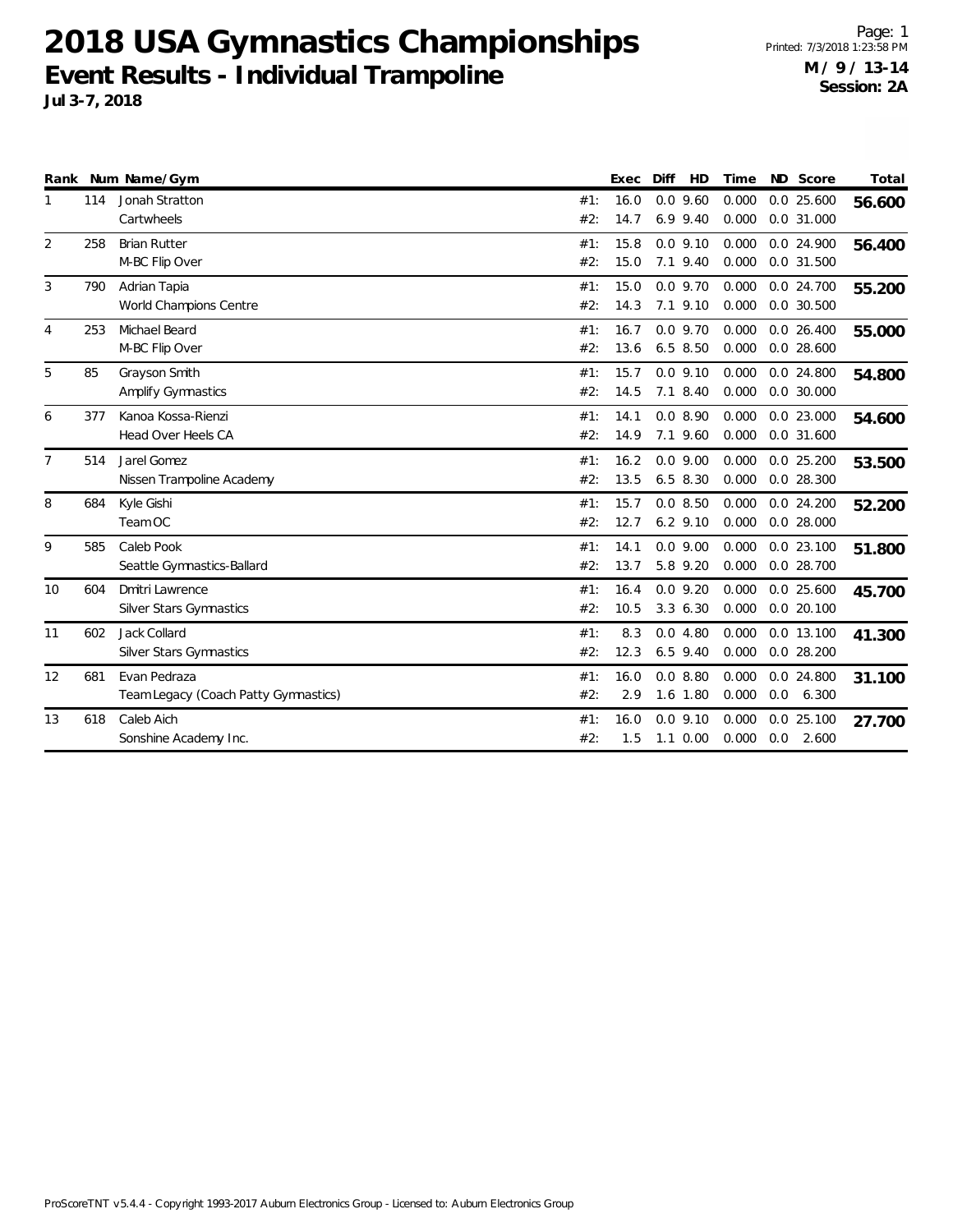Page: 1 Printed: 7/4/2018 8:52 AM **F / 9 / 15+ Session: 4A**

| Rank           |     | Num Name/Gym                                               |            | Exec         | Diff | HD                         | Time           | ND Score                       | Total  |
|----------------|-----|------------------------------------------------------------|------------|--------------|------|----------------------------|----------------|--------------------------------|--------|
| 1              | 230 | Megan Roland<br>Fairland Gymnastics                        | #1:<br>#2: | 17.3<br>15.8 |      | $0.0$ 9.80<br>$6.5$ 9.60   | 0.000<br>0.000 | $0.0$ 27.100<br>0.0 31.900     | 59.000 |
| $\overline{2}$ | 528 | Isabelle Deller<br>Oklahoma Extreme Tumbling               | #1:<br>#2: | 17.6<br>15.4 |      | $0.0$ 9.30<br>7.1 9.50     | 0.000<br>0.000 | 0.026.900<br>$0.0$ 32.000      | 58.900 |
| 3              | 537 | <b>Avery Slick</b><br>Oklahoma Extreme Tumbling            | #1:<br>#2: | 16.7<br>16.4 |      | $0.0$ 9.70<br>7.1 8.80     | 0.000<br>0.000 | $0.0$ 26.400<br>$0.0$ 32.300   | 58.700 |
| 4              | 523 | Abigail Bowser<br>North Valley Gymnastics                  | #1:<br>#2: | 16.9<br>14.9 |      | $0.0$ 9.90<br>7.1 9.40     | 0.000<br>0.000 | 0.026.800<br>$0.0$ 31.400      | 58.200 |
| 5              | 764 | Kiley Irlbeck<br>Upsidedowners                             | #1:<br>#2: | 16.8<br>15.3 |      | $0.0$ 9.40<br>7.1 9.50     | 0.000<br>0.000 | 0.026.200<br>0.0 31.900        | 58.100 |
| 6              | 619 | Georgeanna Gray<br>Sonshine Academy Inc.                   | #1:<br>#2: | 17.1<br>15.5 |      | 0.08.90<br>6.9 8.90        | 0.000<br>0.000 | 0.026.000<br>0.0 31.300        | 57.300 |
| 7              | 283 | Ariana Deacon<br><b>G-Force Gymnastics</b>                 | #1:<br>#2: | 17.2<br>15.4 |      | $0.0$ 9.30<br>$6.5$ 8.80   | 0.000<br>0.000 | 0.026.500<br>0.0 30.700        | 57.200 |
| 8              | 41  | London Anderson<br>Airbenders                              | #1:<br>#2: | 17.2<br>14.9 |      | $0.0$ 9.10<br>7.1 8.80     | 0.000<br>0.000 | 0.026.300<br>$0.0$ 30.800      | 57.100 |
| 9T             | 437 | Taylor Fordyce<br>Kansas City Trampoline Club              | #1:<br>#2: | 17.0<br>15.8 |      | $0.0$ 9.10<br>6.08.90      | 0.000<br>0.000 | 0.026.100<br>0.0 30.700        | 56.800 |
| 10T            | 630 | Nikita Mittal<br>Springtime T&T                            | #1:<br>#2: | 16.1<br>15.5 |      | $0.0$ 9.50<br>$6.2$ 9.50   | 0.000<br>0.000 | $0.0$ 25.600<br>$0.0$ 31.200   | 56.800 |
| 11             | 358 | Kennedy Cardwell<br>Gleasons Gymnastic School              | #1:<br>#2: | 16.1<br>15.7 |      | $0.0$ 9.40<br>5.6 9.70     | 0.000<br>0.000 | $0.0$ 25.500<br>$-2$ 31.000    | 56.500 |
| 12             | 330 | Gabriela Vander Wegen<br><b>Gymfinity Gymnastics</b>       | #1:<br>#2: | 15.2<br>14.9 |      | $0.0$ 9.70<br>$6.5$ 9.60   | 0.000<br>0.000 | 0.0 24.900<br>0.0 31.000       | 55.900 |
| 13T            | 252 | Katie Alen<br>M-BC Flip Over                               | #1:<br>#2: | 16.0<br>14.6 |      | $0.0$ 9.50<br>$6.4$ 9.30   | 0.000<br>0.000 | $0.0$ 25.500<br>$0.0$ 30.300   | 55.800 |
| 14T            | 456 | Emma Grace Schenck<br>Let It Shine Gymnastics              | #1:<br>#2: | 15.6<br>14.7 |      | $0.0$ 9.40<br>7.1 9.00     | 0.000<br>0.000 | $0.0$ 25.000<br>$0.0$ 30.800   | 55.800 |
| 15T            | 673 | Jessica Berejikian<br>Team Legacy (Coach Patty Gymnastics) | #1:<br>#2: | 16.1<br>15.0 |      | $0.0$ 9.60<br>6.08.80      | 0.000<br>0.000 | 0.025.700<br>0.0 29.800        | 55.500 |
| 16T            | 115 | Samantha Francis<br>Desert Gymcats                         | #1:<br>#2: | 15.4<br>14.2 |      | $0.0$ 9.30<br>7.1 9.50     | 0.000          | 0.0 24.700<br>0.000 0.0 30.800 | 55.500 |
| 17T            | 521 | Jessica Leszczak<br>North Shore Academy Of Gymnastics      | #1:<br>#2: | 15.0<br>15.5 |      | 0.08.90<br>$6.0$ $9.60$    | 0.000<br>0.000 | 0.0 23.900<br>0.0 31.100       | 55.000 |
| 18T            | 763 | Hope Flournoy<br>Upsidedowners                             | #1:<br>#2: | 14.7<br>15.0 |      | $0.0$ 9.10<br>7.1 9.10     | 0.000<br>0.000 | 0.0 23.800<br>$0.0$ 31.200     | 55.000 |
| 19T            | 731 | Taylor Ziegenfus<br>Tornado Sport Club                     | #1:<br>#2: | 15.8<br>14.0 |      | $0.0$ 9.30<br>6.4 9.30     | 0.000<br>0.000 | 0.0 25.100<br>0.0 29.700       | 54.800 |
| 20T            | 73  | Nichole Servantez<br>All American Gymnastics               | #1:<br>#2: | 16.9<br>12.8 |      | $0.0$ 9.30<br>7.1 8.70     | 0.000<br>0.000 | 0.0 26.200<br>0.0 28.600       | 54.800 |
| 21T            | 549 | Caity Whatley<br>Powerhouse TNT Gymnastics                 | #1:<br>#2: | 14.8<br>14.5 |      | $0.0$ 9.80<br>$6.0$ $9.20$ | 0.000<br>0.000 | $0.0$ 24.600<br>0.0 29.700     | 54.300 |
| 22T            | 94  | Morgan Karmanocky<br>Cabarrus County Gymnastics            | #1:<br>#2: | 15.8<br>13.0 |      | $0.0$ 9.10<br>7.1 9.30     | 0.000<br>0.000 | 0.0 24.900<br>$0.0$ 29.400     | 54.300 |
| 23T            | 650 | Karalyn Karjala<br>Sunflower Gymnastics                    | #1:<br>#2: | 15.4<br>14.2 |      | $0.0$ 9.50<br>5.9 9.20     | 0.000<br>0.000 | 0.0 24.900<br>0.0 29.300       | 54.200 |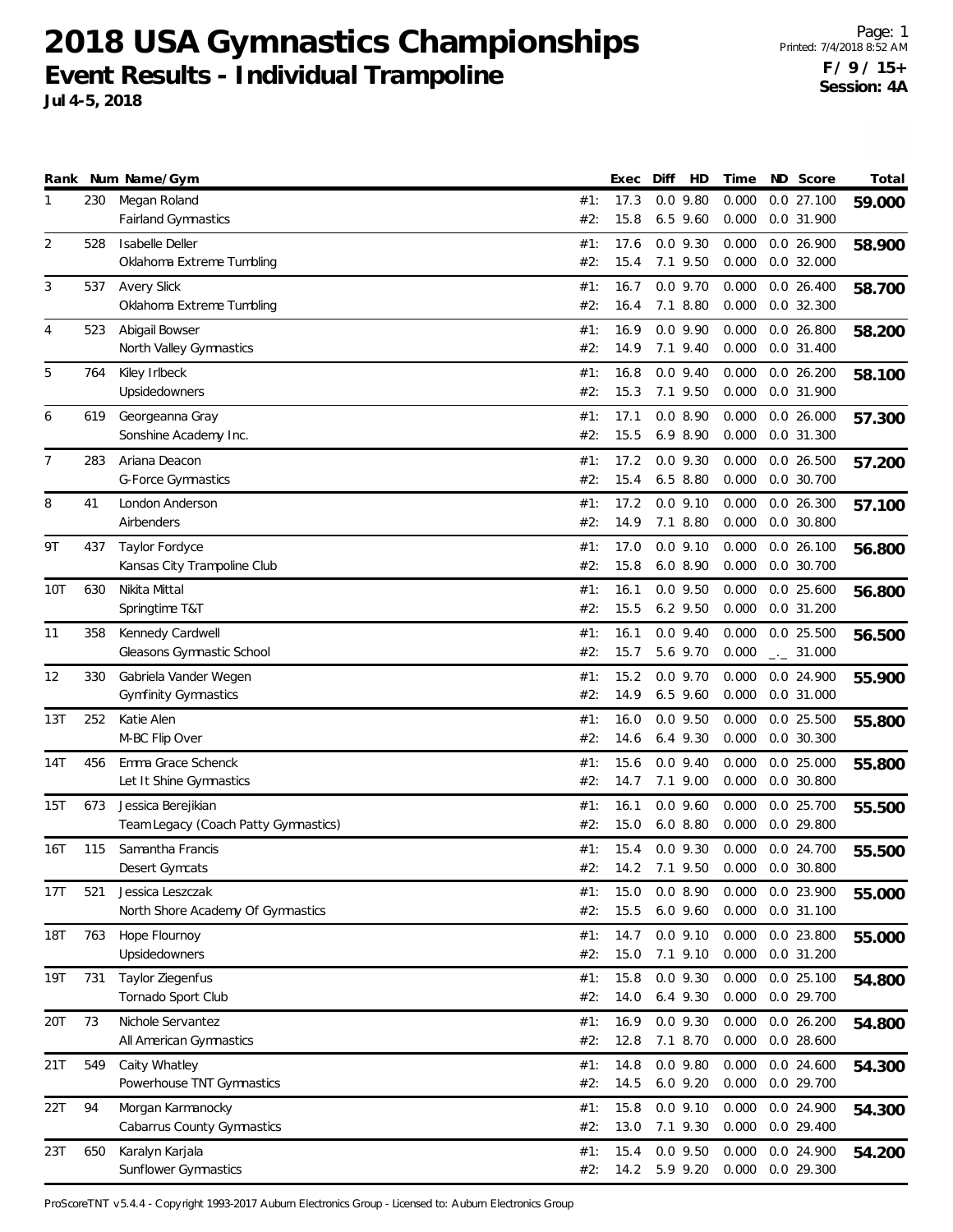Page: 2 Printed: 7/4/2018 8:52 AM **F / 9 / 15+ Session: 4A**

| Event Results - Individual Trampoline |  |  |
|---------------------------------------|--|--|
| Jul 4-5, 2018                         |  |  |

|     |     | Rank Num Name/Gym           |     | Exec | Diff         | HD | Time  |     | ND Score             | Total  |
|-----|-----|-----------------------------|-----|------|--------------|----|-------|-----|----------------------|--------|
| 24T | 328 | Elena Butler                | #1: | 14.9 | $0.0$ 9.60   |    | 0.000 |     | $0.0$ 24.500         | 54.200 |
|     |     | <b>Gymfinity Gymnastics</b> | #2: | 14.6 | $6.0$ 9.10   |    | 0.000 |     | 0.0 29.700           |        |
| 25  | 639 | Nina Vicker                 | #1: | 16.0 | $0.0$ 9.10   |    | 0.000 |     | 0.025.100            | 54.100 |
|     |     | Stick It Gymnastics         | #2: | 13.6 | $6.5$ 8.90   |    | 0.000 |     | $0.0$ 29.000         |        |
| 26  | 274 | <b>Talbot Arnold</b>        | #1: | 14.3 | $0.0$ 9.10   |    | 0.000 |     | $0.0$ 23.400         | 53.800 |
|     |     | For the Kidz                | #2: | 15.5 | 5.9 9.00     |    | 0.000 |     | $0.0$ 30.400         |        |
| 27  | 91  | Kaylen DeBois               | #1: | 14.7 | $0.0$ 9.30   |    | 0.000 |     | 0.0 24.000           | 53.600 |
|     |     | Airborn Xtreme              | #2: | 14.9 | 5.5 9.20     |    | 0.000 |     | $0.0$ 29.600         |        |
| 28  | 280 | Anja Whitehouse             | #1: | 16.2 | $0.0$ 9.20   |    | 0.000 |     | $0.0$ 25.400         | 53.400 |
|     |     | For the Kidz                | #2: | 12.1 | $6.9$ $9.00$ |    | 0.000 |     | $0.0$ 28.000         |        |
| 29  | 816 | Natalie Wolff               | #1: | 15.4 | $0.0$ 9.50   |    | 0.000 |     | 0.0 24.900           | 53.300 |
|     |     | World Elite                 | #2: | 12.5 | $6.5$ 9.40   |    | 0.000 |     | $0.0$ 28.400         |        |
| 30  | 583 | Alaina Hurley               | #1: | 14.7 | $0.0$ 9.40   |    | 0.000 |     | $0.0$ 24.100         | 53.000 |
|     |     | Seattle Gymnastics-Ballard  | #2: | 13.9 | 5.8 9.20     |    | 0.000 |     | 0.0 28.900           |        |
| 31  | 433 | Carolyn Bianchi             | #1: | 14.5 | $0.0$ 9.70   |    | 0.000 |     | $0.0$ 24.200         | 52.700 |
|     |     | Jersey Jets Gymnastics      | #2: | 13.0 | 5.9 9.60     |    | 0.000 |     | $0.0$ 28.500         |        |
| 32  | 589 | Rachel Schachter            | #1: | 12.4 | $0.0$ 7.00   |    | 0.000 |     | 0.0 19.400           | 50.000 |
|     |     | Seattle Gymnastics-Ballard  | #2: | 15.3 | 5.8 9.50     |    | 0.000 |     | 0.0 30.600           |        |
| 33  | 286 | Grace Trousdale             | #1: | 17.1 | $0.0$ 9.40   |    | 0.000 |     | $\frac{1}{2}$ 26.500 | 49.100 |
|     |     | <b>G-Force Gymnastics</b>   | #2: | 11.3 | 4.8 6.50     |    | 0.000 |     | $0.0$ 22.600         |        |
| 34  | 148 | Carrie Liffiton             | #1: | 14.2 | $0.0$ 9.80   |    | 0.000 |     | 0.0 24.000           | 49.000 |
|     |     | Dynamite Gymnastics         | #2: | 12.5 | 5.0 9.50     |    |       |     | $0.000 - 2.0 25.000$ |        |
| 35  | 689 | Sarah Harvey                | #1: | 13.9 | $0.0$ 9.50   |    | 0.000 |     | $0.0$ 23.400         | 38.000 |
|     |     | Tennessee Elite Gymnastics  | #2: | 6.5  | 3.4 4.70     |    | 0.000 |     | $0.0$ 14.600         |        |
| 36  | 762 | Brynna Ellis                | #1: | 15.5 | $0.0$ 9.50   |    | 0.000 |     | 0.0 25.000           | 28.100 |
|     |     | Upsidedowners               | #2: | 1.2  | $1.0 \t0.90$ |    | 0.000 | 0.0 | 3.100                |        |